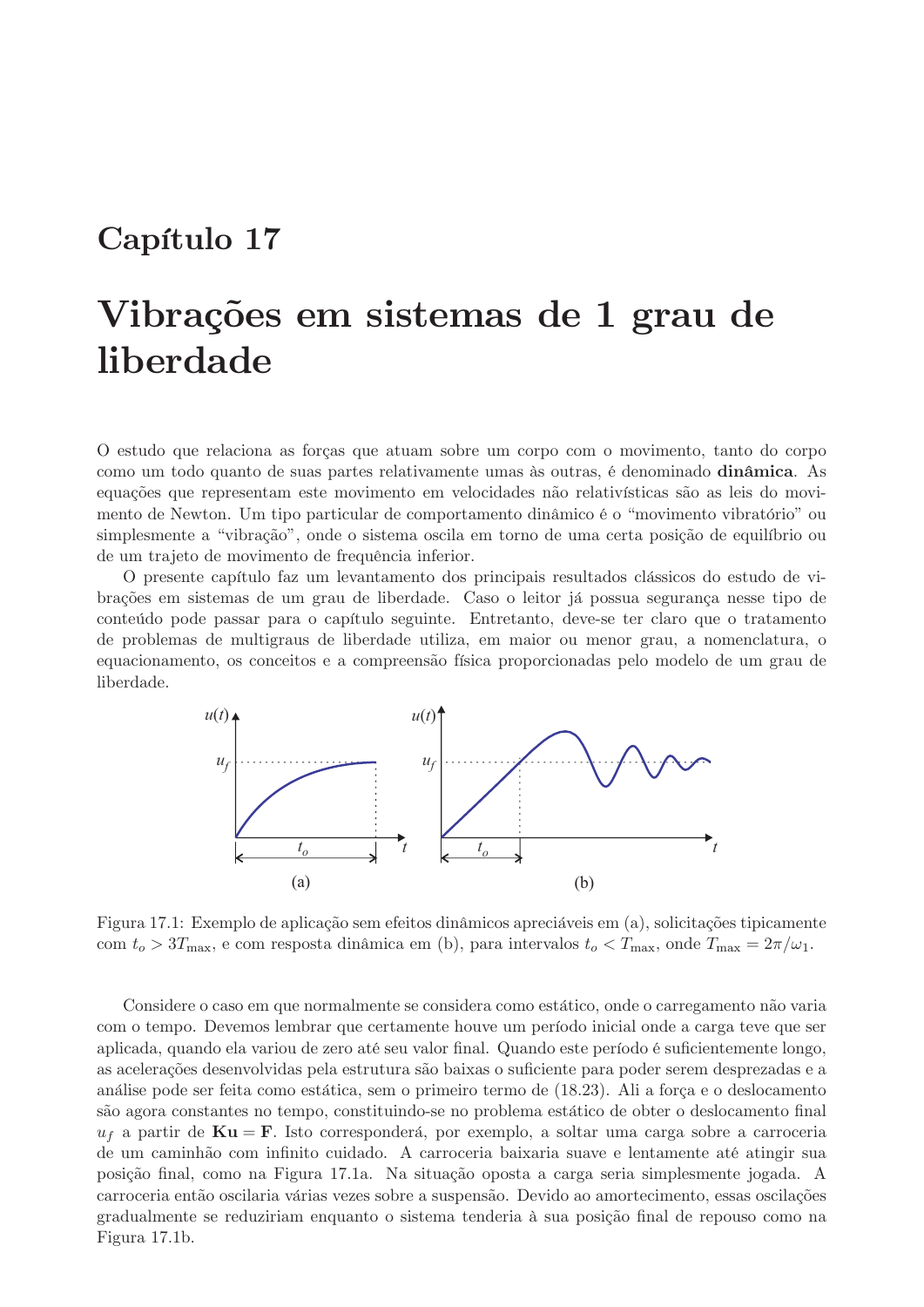

Figura 17.2: Classificação aproximada do comportamento dinâmico linear, tipos de análises e métodos de cálculo em dinâmica linear.

Nota-se então que a classificação de um problema como estático ou dinâmicos nem sempre é simples e direta. Mesmo que o carregamento varie com o tempo não necessariamente se tem um problema dinâmico. Por exemplo, considere um carregamento cíclico com baixa frequência. Novamente, se a frequência de carregamento for baixa, as acelerações, que também são cíclicas, serão baixas. Isto pode ser visto de (17.58). Então as acelerações do sistema podem ser desprezadas nas equações do movimento (2.25) (página 32), resultando num sistema algébrico dado por  $\mathbf{K}\mathbf{u}(t)$  $F(t)$ . Este é o chamado **problema quasi-estático** porque, embora não tenha o termo de inércia, a resposta varia com o tempo como se fosse um problema dinâmico. Para classificar um problema como quasi-estático ou não basta saber se a frequência de excitação é baixa o suficiente. Este "pequeno" é geralmente quantificado de forma um tanto arbitrária. Se a frequência de excitação for menor que aproximadamente um terço da menor frequência natural do sistema, isto é,

$$
\omega \lesssim \frac{\omega_1}{3},\tag{17.1}
$$

então o problema pode ser tratado como quase-estático com precisão aceitável.

A outra situação é quando as frequências de carregamento são altas e as forças de inércia devem ser consideradas, o que constitui o problema da dinâmica. Dois grandes tipos de problemas existem, os problemas de propagação da onda e os de dinâmica estrutural. Os problemas de propagação de onda ocorrem em situações de impacto ou de explosões ou de acústica entre outros, onde tanto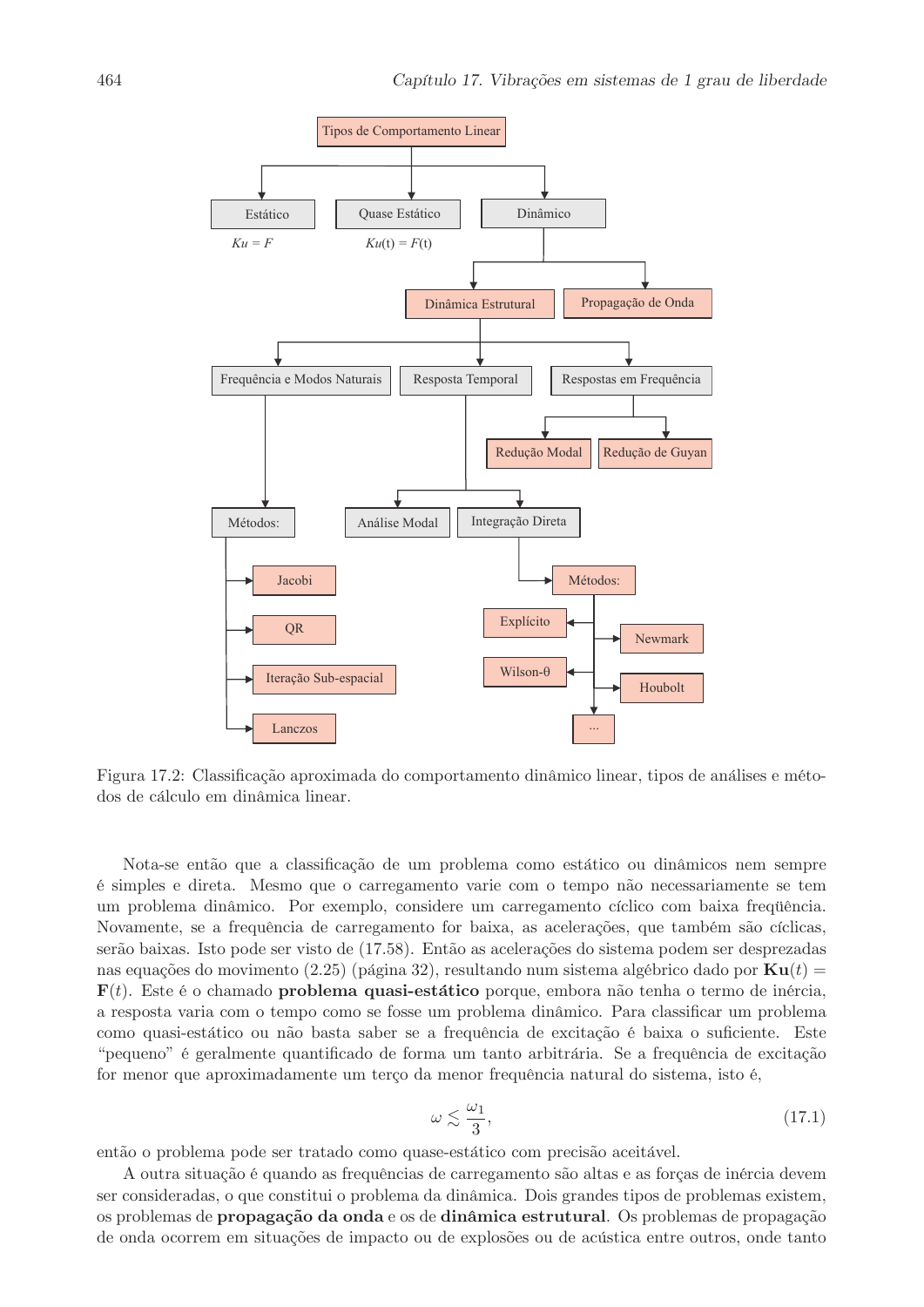

Figura 17.3: (a) Sistema idealizado  $k$ -c-m exitado, (b) diagrama de corpo livre.



Figura 17.4: (a) Força numa mola proporcional ao deslocamento; (b) força num amortecedor proporcional à velocidade.

Observando o diagrama de corpo livre na figura e usando a segunda Lei de Newton, obtemos a equação de movimento do sistema como:

$$
F(t) - F_k(t) - F_d(t) = m\ddot{x}(t),
$$
\n(17.2)

onde  $x(t)$  é o deslocamento da massa, medido a partir da posição de deformação nula da mola. Esta posição corresponde à situação onde a mola está descarregada. Substituindo as expressões para as forças obtemos a equação do movimento na forma:

$$
m\ddot{x}(t) + c\dot{x}(t) + kx(t) = F(t).
$$
\n(17.3)

Esta é uma equação diferencial linear, ordinária de coeficientes constantes  $m, c \in k$ , que definem as características do sistema físico sendo simulado. O carregamento aplicado sobre o sistema é representado pela força  $F(t)$ , função do tempo t.

#### 17.2 Vibrações livres de sistema não amortecido

O chamado problema de vibrações livres é aquele em que o sistema se move em ausência de forças de excitação, isto é, quando na eq. (17.3) se tem  $F(t) = 0$  para todo  $t > 0$ . Neste caso a eq. (17.3) é dita estar em sua forma homogênea. Fisicamente, um sistema pode permanecer em movimento durante algum tempo após a aplicação e subsequente remoção de força. Também é possível colocá-lo em movimento aplicando um deslocamento ou velocidade de curta duração. Por outro lado, a solução deste problema fornece subsídios para a solução de problemas excitados, o que constitui a outra razão pela qual ele é sempre estudado.

 $\hat{E}$  costumeiro reescrever a equação de movimento (17.3) em sua forma homogênea não amortecida como

$$
\ddot{x}(t) + \omega^2 x(t) = 0, \qquad \omega^2 = \frac{k}{m}.
$$
 (17.4)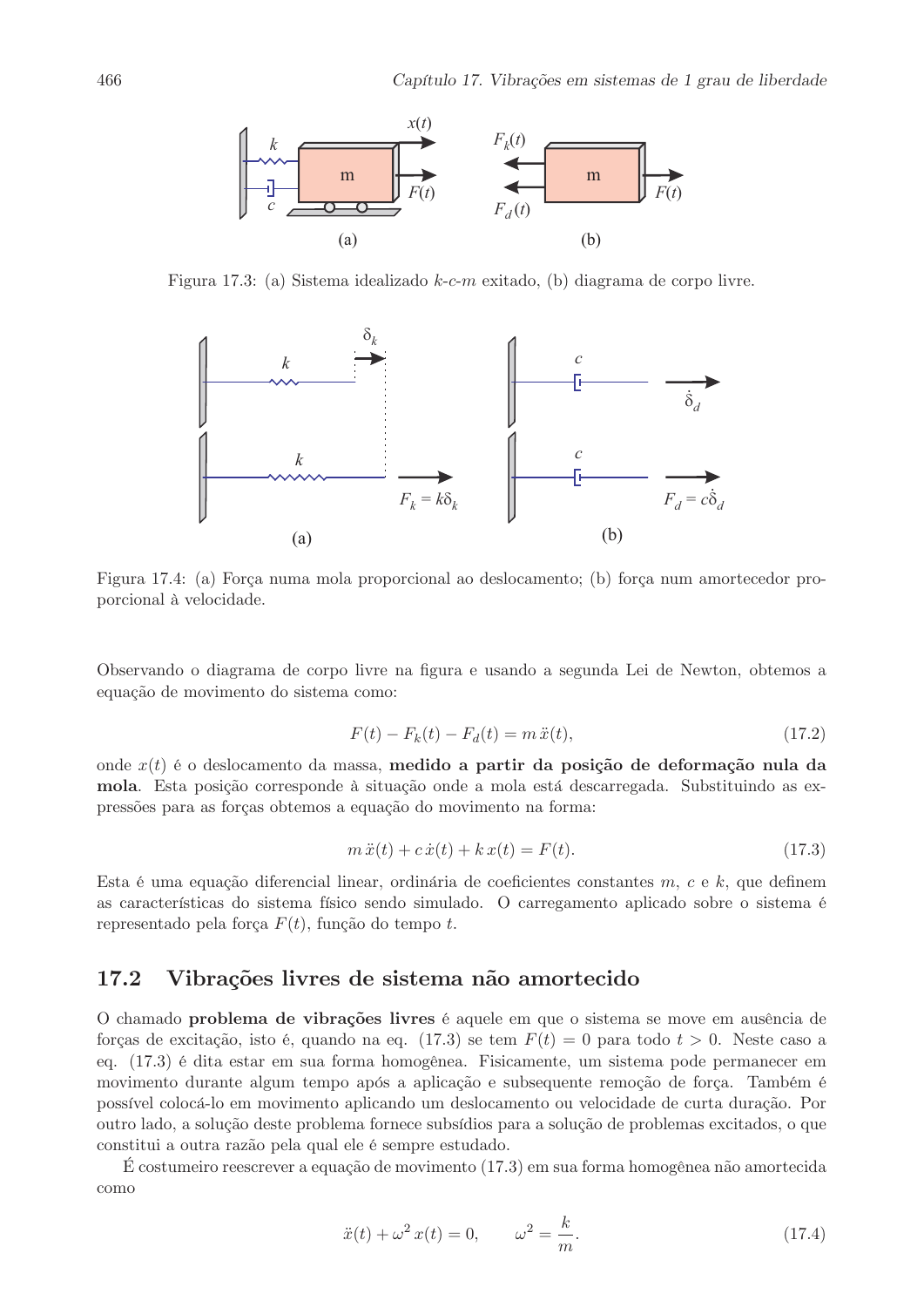Além das formas (17.7) e (17.9) uma terceira forma para a solução do problema (17.4), é

$$
x(t) = A e^{st}, \tag{17.13}
$$

onde  $A$  e  $s$  são constantes a serem determinadas. Derivando (17.13) é possível ver que ela satisfaz a equação diferencial do PVI. Realmente, fazendo a substituição em (17.4) obtemos

$$
s^2 A e^{st} + \omega^2 A e^{st} = 0.
$$
 (17.14)

Como  $A$  e  $e^{st}$  são não nulos para uma solução não trivial, podemos dividir toda a equação por  $s^2A$ obtendo a chamada equação característica do problema:

$$
s^2 + \omega^2 = 0.\t(17.15)
$$

Esta equação tem duas soluções, dadas por

$$
s = \pm i\omega,\tag{17.16}
$$

onde  $i$  é a unidade complexa,  $i=\sqrt{-1}.$  A solução da equação do movimento é então uma combinação linear das duas formas resultantes da substituição das duas raízes (17.16) em (17.13):

$$
x(t) = A_1 e^{i\omega t} + A_2 e^{-i\omega t}
$$
 (17.17)

Aplicando as condições iniciais se tem

$$
x(0) = A_1 + A_2 = u_o,
$$
  
\n
$$
\dot{x}(0) = i\omega (A_1 - A_2) = v_o.
$$

Resolvendo o sistema se obtém as amplitudes (que são complexas)

$$
A_1 = \frac{1}{2} \left( u_o + \frac{iv_o}{\omega} \right), \qquad A_2 = \frac{1}{2} \left( u_o - \frac{iv_o}{\omega} \right)
$$
 (17.18)

Nota-se que a solução aparece toda no plano complexo.

## 17.3 Vibração livre de sistema amortecido

Quando o amortecimento do sistema não é nulo, a equação de movimento (17.3) é reescrita para a forma análoga a  $(17.4)$ :

$$
\ddot{x}(t) + 2\zeta\omega \,\dot{x}(t) + \omega^2 x(t) = 0\tag{17.19}
$$

onde

$$
\zeta = \frac{c}{2m\omega}.\tag{17.20}
$$

é o chamado **quociente de amortecimento viscoso**.  $\zeta$  tem significado físico definido e será visto na seção 19.6. A solução do problema é aquela mostrada na eq. (17.13). Substituindo a solução  $x(t) = A e^{st}$  em (17.19) obtemos a equação característica

$$
s^2 + 2\zeta\omega s + \omega^2 = 0.\tag{17.21}
$$

Dois valores de  $s$ satisfazem a esta equação:

$$
\begin{pmatrix} s_1 \\ s_2 \end{pmatrix} = \left( -\zeta \pm \sqrt{\zeta^2 - 1} \right) \omega.
$$
 (17.22)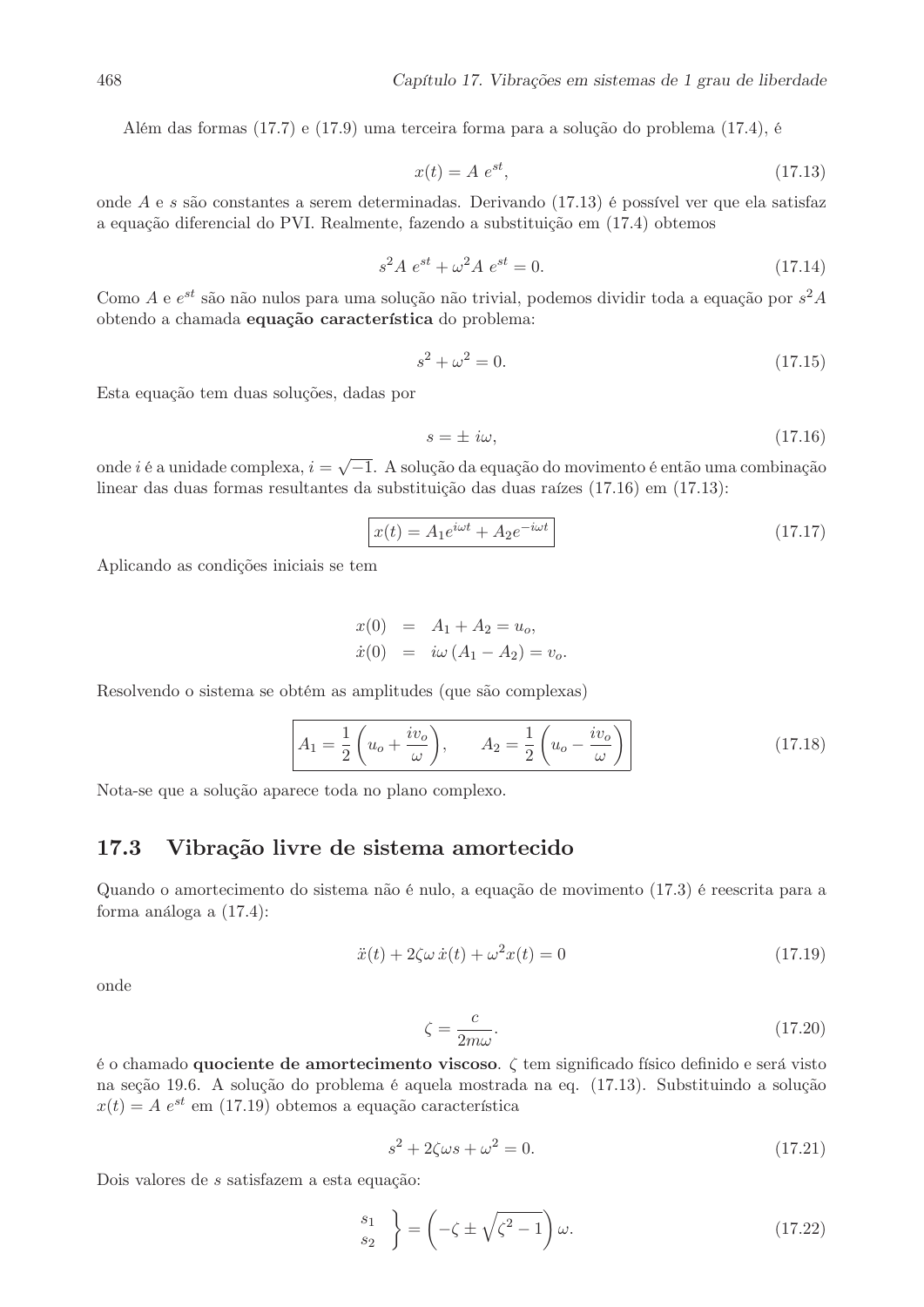Cada raiz produz uma solução. Da teoria de equações diferenciais lineares, temos que a solução do problema é uma combinação linear de soluções independentes. Caso as raízes sejam distintas e reais, a solução é:

$$
x(t) = \left[A_1 e^{\omega t \sqrt{\zeta^2 - 1}} + A_2 e^{-\omega t \sqrt{\zeta^2 - 1}}\right] e^{-\zeta \omega t}
$$
 (17.23)

Caso as condições iniciais sejam  $x(0) = u<sub>o</sub>$  e  $\dot{x}(0) = v<sub>o</sub>$ , com amortecimento  $\zeta > 1$ , as constantes ficam:

$$
\begin{bmatrix} 2A_1 \\ 2A_2 \end{bmatrix} = u_o \pm \frac{v_o + \zeta \omega u_o}{\omega \sqrt{\zeta^2 - 1}} \tag{17.24}
$$

A Figura 17.5 mostra respostas para dois casos, com deslocamento inicial nulo e velocidade inicial nula. (A curva com  $v<sub>o</sub>$  tem, de fato, derivada nula na origem, apesar de não ser bem visível no gráfico.) Como se observa da equação da solução, (17.23), a solução não é oscilatória, mas decai monotonicamente. Após um certo período de tempo, o deslocamento é praticamente nulo. Isso explica o motivo de se referir a essa solução como resposta transiente. Uma vez que a única excitação ocorre no instante inicial, a dissipação faz com que os efeitos desapareçam com o tempo.



Figura 17.5: Exemplo de solução transiente amortecimento  $\zeta > 1$ . (Usados os valores  $\omega = 5$  rad/s,  $\zeta = 1, 2, u_o = 0, 2 \text{ mm}, v_o = 2, 0 \text{ mm}.$ 

Caso se tenha o quociente de **amortecimento**  $\zeta = 1$ , as raízes da equação característica (17.21) são idênticas,  $s_1 = s_2 = -\zeta$ . A solução da equação diferencial de movimento torna-se

$$
x(t) = [A_1 + A_2 t] e^{-\omega t}
$$
\n(17.25)

Se as condições iniciais forem  $x(0) = u_0 e \dot{x}(0) = v_0$ , com amortecimento  $\zeta = 1$ , as constantes ficam:

$$
A_1 = u_o, \qquad A_2 = v_o + u_o \omega
$$

o que gera a solução

$$
x(t) = [u_o + (v_o + u_o \omega)t] e^{-\omega t}
$$
\n(17.26)

Essa solução é esboçada na Figura 17.6 para os casos de deslocamento e de velocidade inicial prescrita. O comportamento da resposta é não oscilatório, da mesma forma que para  $\zeta > 1$  mostrado na Figura 17.5.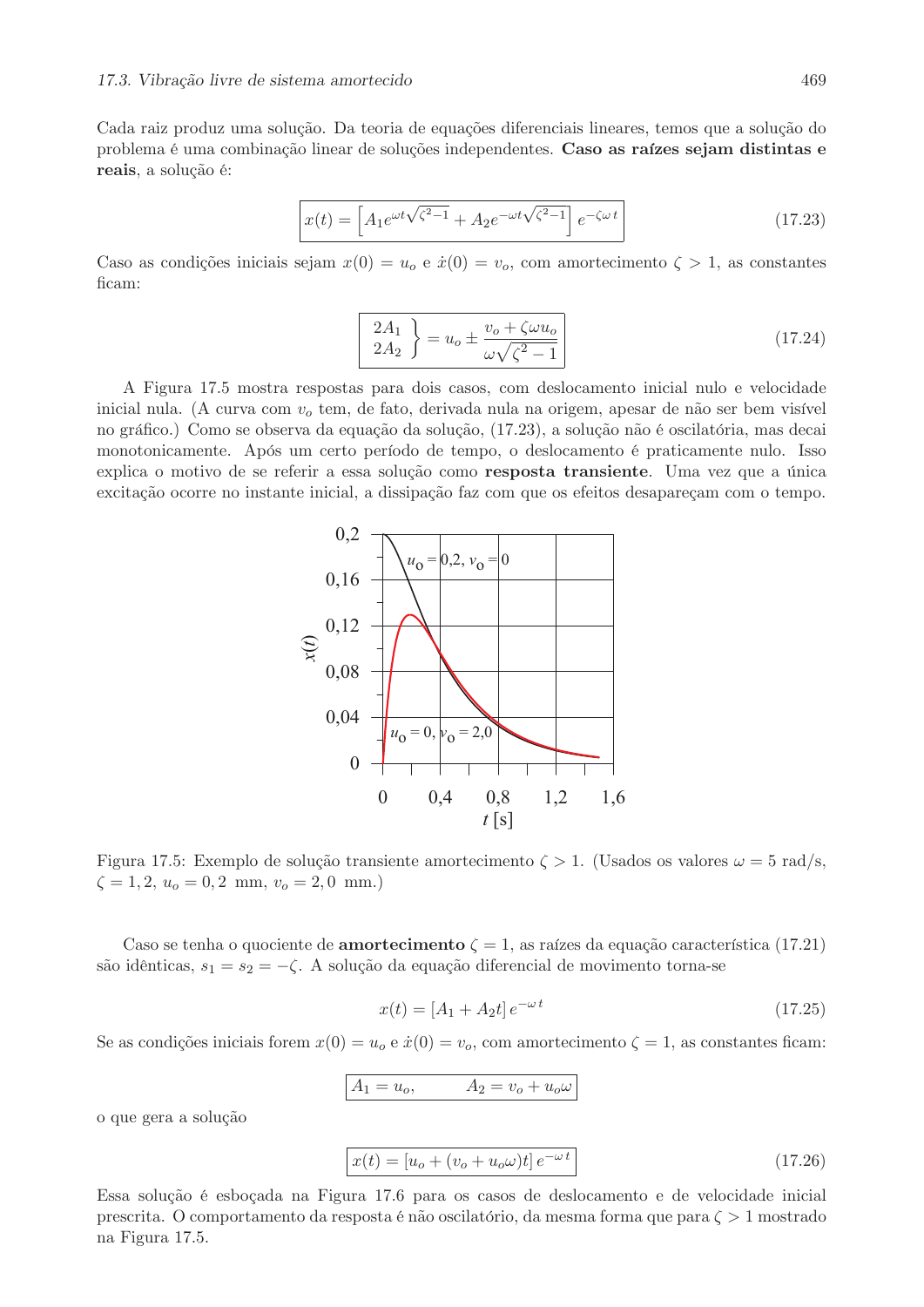$$
\frac{1}{2}(x_1 + x_2) = e^{-\zeta \omega t} \cos \omega_d t,
$$
  

$$
\frac{1}{2i}(x_1 - x_2) = e^{-\zeta \omega t} \text{ sen } \omega_d t.
$$

 $x_1$  e  $x_2$  são soluções independentes. Os lados direitos da equação acima também são independentes, além de reais. O teorema fundamental de equações diferenciais lineares mostra que se duas funções independentes são solução da equação diferencial homogênea, então uma combinação linear delas  $\tanh$ ém é solução. Então, a solução de (17.21), com amortecimento  $\zeta < 1$ , pode ser posta na forma real:



Figura 17.7: Ilustração de solução transiente amortecida com velocidade inicial prescrito. (Usados os valores  $\omega = 5 \text{ rad/s}, \zeta = 0, 2, v_o = 2 \text{ mm/s}, \omega_d = 4,899.)$ 

## Caso particular 1 - Velocidade inicial

Para  $0 < \zeta < 1$ , aplicando as condições iniciais  $x(0) = u_o = 0$ , com  $\dot{x}(0) = v_o$  em (17.30) temos

$$
x(0) = x(t) = A \cos \phi = 0,
$$
  
\n
$$
\dot{x}(0) = v_o = -\zeta \omega A \cos \phi + \omega_d A e^{-\zeta \omega t} \sin \phi.
$$

Isso resulta  $\phi = \pi/2$  e  $A = v_o/\omega_d$  e a solução fica  $x(t) = (v_o/\omega_d) e^{-\zeta \omega t} \cos(\omega_d t - \pi/2)$ , que pode ser posta como

$$
x(t) = \frac{v_o}{\omega_d} e^{-\zeta \omega t} \operatorname{sen} \omega_d t, \qquad \omega_d = \omega \sqrt{1 - \zeta^2}
$$
 (17.32)

Esta é então a resposta do sistema à velocidade inicial  $v_o$ , denominada solução transiente do sistema. O termo "transiente" refere-se ao fato de que ela consiste em uma função periódica, o seno, que por si tem amplitude constante igual a 1 para todo  $t > 0$ . Porém o amortecimento no termo exponencial faz com que o fator multiplicando seno decresça ao longo do tempo. Desta forma as oscilações vão diminuindo de amplitude como ilustrado na Figura 17.7.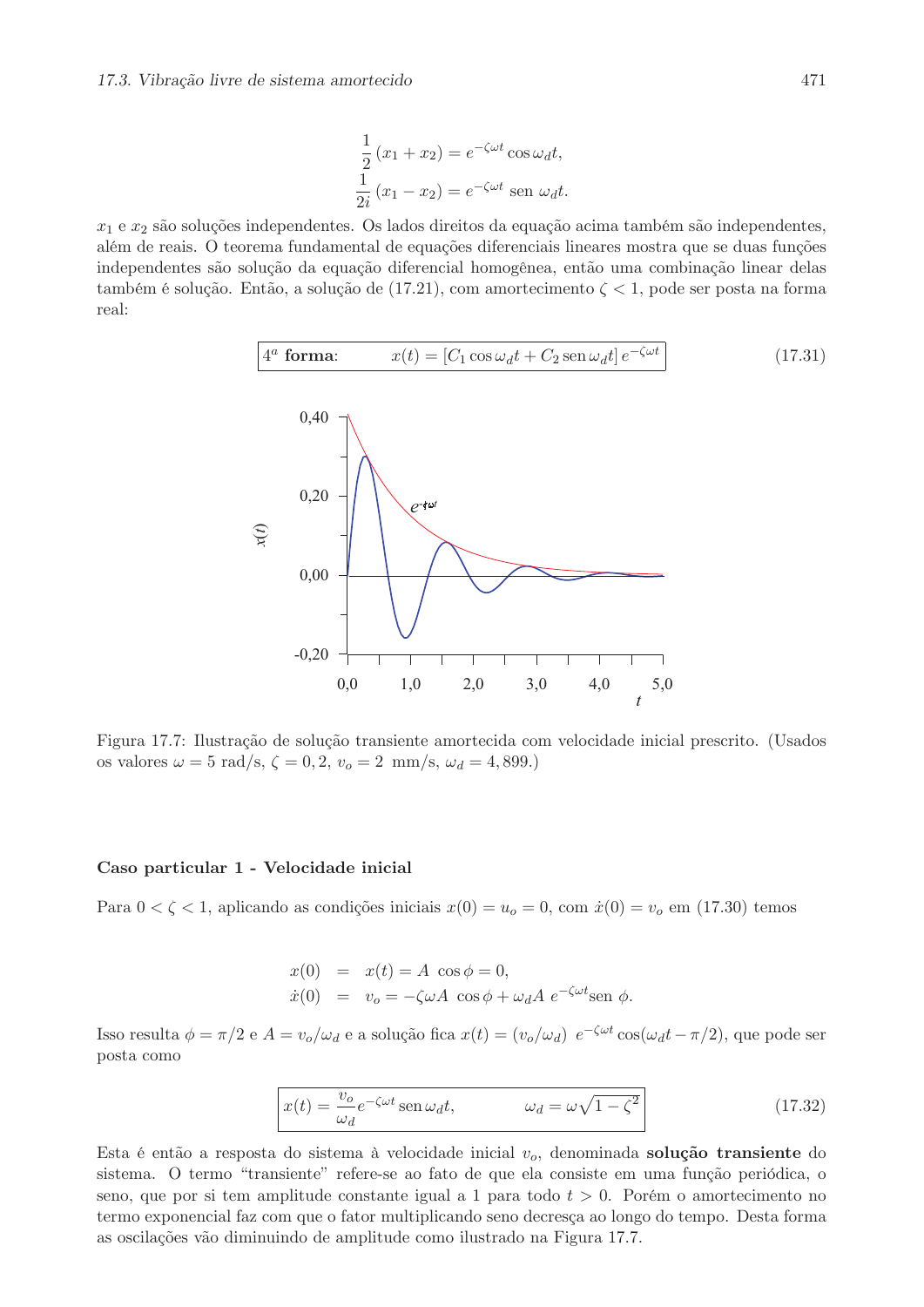

Figura 17.8: Ilustração de solução transiente amortecida com deslocamento inicial prescrito. (Usados os valores  $\omega = 5$  rad/s,  $\zeta = 0, 2, u_o = 5$  mm,  $\omega_d = 4, 899, A = 5, 1, \phi = 0, 201$ .



Figura 17.9: Triângulo no plano complexo.

$$
\begin{cases}\n\ddot{x}(t) + 2\zeta\omega \,\dot{x}(t) + \omega^2 \,x(t) = 0, \\
x(0) = u_o, \\
\dot{x}(0) = v_o.\n\end{cases}
$$
\n(17.39)

Uma vez que o problema é linear podemos simplesmente sobrepor a solução (17.32) obtida para  $x(0) = 0$  e  $\dot{x}(0) = v_o$ , com a solução (17.38) obtida para  $x(0) = u_o$  e  $\dot{x}(0) = 0$ . Então a solução completa é

$$
x(t) = \left[\frac{u_o}{\sqrt{1 - \zeta^2}} \cos(\omega_d t - \phi) + \frac{v_o}{\omega_d} \text{sen}\,\omega_d t\right] e^{-\zeta \omega t}
$$
(17.40)

onde  $\omega_d$  e  $\phi$  são definidos em (17.32) e (17.35). Esta solução pode ainda ser posta nas formas alternativas:

$$
x(t) = \left[\frac{v_o + u_o\zeta\omega}{\omega_d} \operatorname{sen}\omega_d t + u_o \cos \omega_d t\right] e^{-\zeta\omega t}, \quad \text{ou ainda}
$$

$$
x(t) = \sqrt{\left(\frac{v_o + u_o\zeta\omega}{\omega_d}\right)^2 + u_o^2 \cos\left(\omega_d t - \phi\right)} e^{-\zeta\omega t}, \quad \text{com tan }\phi = \frac{v_o + u_o\zeta\omega}{\omega_d u_o}
$$
(17.41)

Essas soluções são obtidas partindo das  $4^a$  e  $3^a$  formas de solução, respectivamente, isto é, as eqs.  $(17.31)$  e  $(17.30)$ . Para obter  $(17.41)_2$ , é necessário usar o procedimento mostrado na dedução 2 acima.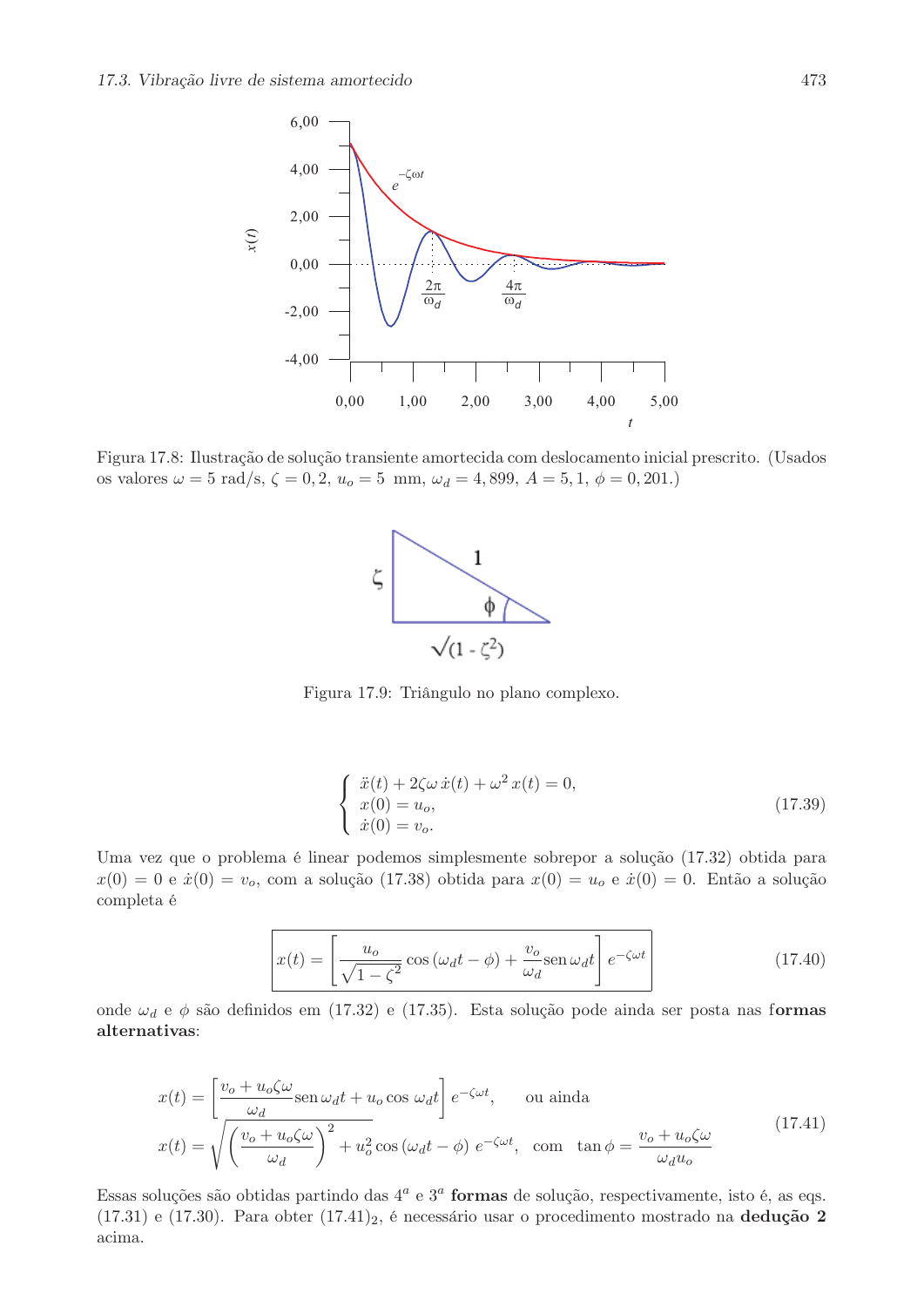#### 17.4 Carregamento harmônico

O caso mais simples de carregamento é o chamado carregamento harmônico, que é um carregamento que varia harmonicamente (segundo um seno ou cosseno) ao longo do tempo. É um tipo de carregamento usual, em que uma carga varia ao longo do tempo com uma amplitude e frequência conhecida e constante. É uma situação típica em estruturas conectada a maquinas que giram a rotação constante. Durante um curto período inicial a resposta depende das condições iniciais (solução homogênea, transiente, da equação do movimento), mas, devido ao amortecimento, essa parcela da solução decai a zero, e o que continua é a solução em regime permanente (solução particular).

Consideremos aqui a solução particular do problema (17.3) na forma :

$$
F(t) = A \cos \Omega t. \tag{17.42}
$$

A força aumenta e diminuias longo do tempo com amplitude A constante e frequência conhecida constante  $\Omega$ . A eq. (17.3) pode ser dividida pela m, gerando uma equação similar a (17.19):

$$
\ddot{x}(t) + 2\zeta\omega \,\dot{x}(t) + \omega^2 \,x(t) = \frac{A}{m}\cos\Omega t.\tag{17.43}
$$

A solução particular deste problema tem a seguinte forma

$$
x(t) = X \cos(\Omega t - \phi)
$$
 (17.44)

onde X e  $\phi$  são a amplitude e o ângulo de fase da resposta em relação ao instante  $t = 0$ .

Substituindo a solução na eq. (17.43) obtém-se a **equação característica** do problema

$$
X\left[\left(\omega^2 - \Omega^2\right)\cos\left(\Omega t - \phi\right) - 2\zeta\omega\Omega\sin\left(\Omega t - \phi\right)\right] = \frac{A}{m}\cos\Omega t.
$$
\n(17.45)

Usando em seguida as relações trigonométricas (17.8), podem-se igualar os coeficientes de  $\cos \Omega t$ de ambos os lados da igualdade e fazer o mesmo com os coeficientes de sen $\Omega t$ , o que gera duas equações:

$$
\begin{cases}\nX[(\omega^2 - \Omega^2)\cos\phi + 2\zeta\Omega\omega\sin\phi] = \frac{A}{m},\\ \nX[(\omega^2 - \Omega^2)\sin\phi - 2\zeta\Omega\omega\cos\phi] = 0.\n\end{cases}
$$

Estas equações podem ser resolvidas para as incógnitas do problema,  $X e \phi$  (fazer o quadrado de ambas as equações e somar e usar  $\omega^2 = k/m$ )

$$
X = \frac{A}{k} \left[ \left( 1 - \left( \frac{\Omega}{\omega} \right)^2 \right)^2 + \left( \frac{2\zeta\Omega}{\omega} \right)^2 \right]^{-1/2} \quad \text{e} \quad \tan \phi = \frac{2\zeta\Omega/\omega}{1 - \left( \frac{\Omega}{\omega} \right)^2} \tag{17.46}
$$

Levando (17.46) a (17.44) temos que o sistema responde com a mesma frequência  $\Omega$  do carregamento, com amplitude  $X$  proporcional à amplitude  $A$  do carregamento.

Observa-se que a máxima amplitude da resposta amortecida não ocorre nem na frequência não amortecida  $\omega$  e nem na frequência amortecida  $\omega_d$ . Isso pode ser demonstrado tomando a amplitude da resposta em (17.46) e derivando-a em relação à frequência de excitação  $\Omega$  e anulando o resultado. Com isso tem-se

$$
\frac{2\Omega^2 \left[\Omega^2 + \omega^2 \left(2\zeta^2 - 1\right)\right]}{\omega^5 \left[\frac{\Omega^4 + \omega^4 + 2\Omega^2 \omega^2 \left(2\zeta^2 - 1\right)}{\omega^4}\right]^{3/2}} = 0.
$$

Do numerador se obtém o valor  $\Omega_{am}$  da **frequência de pico** de excitação que gera a amplitude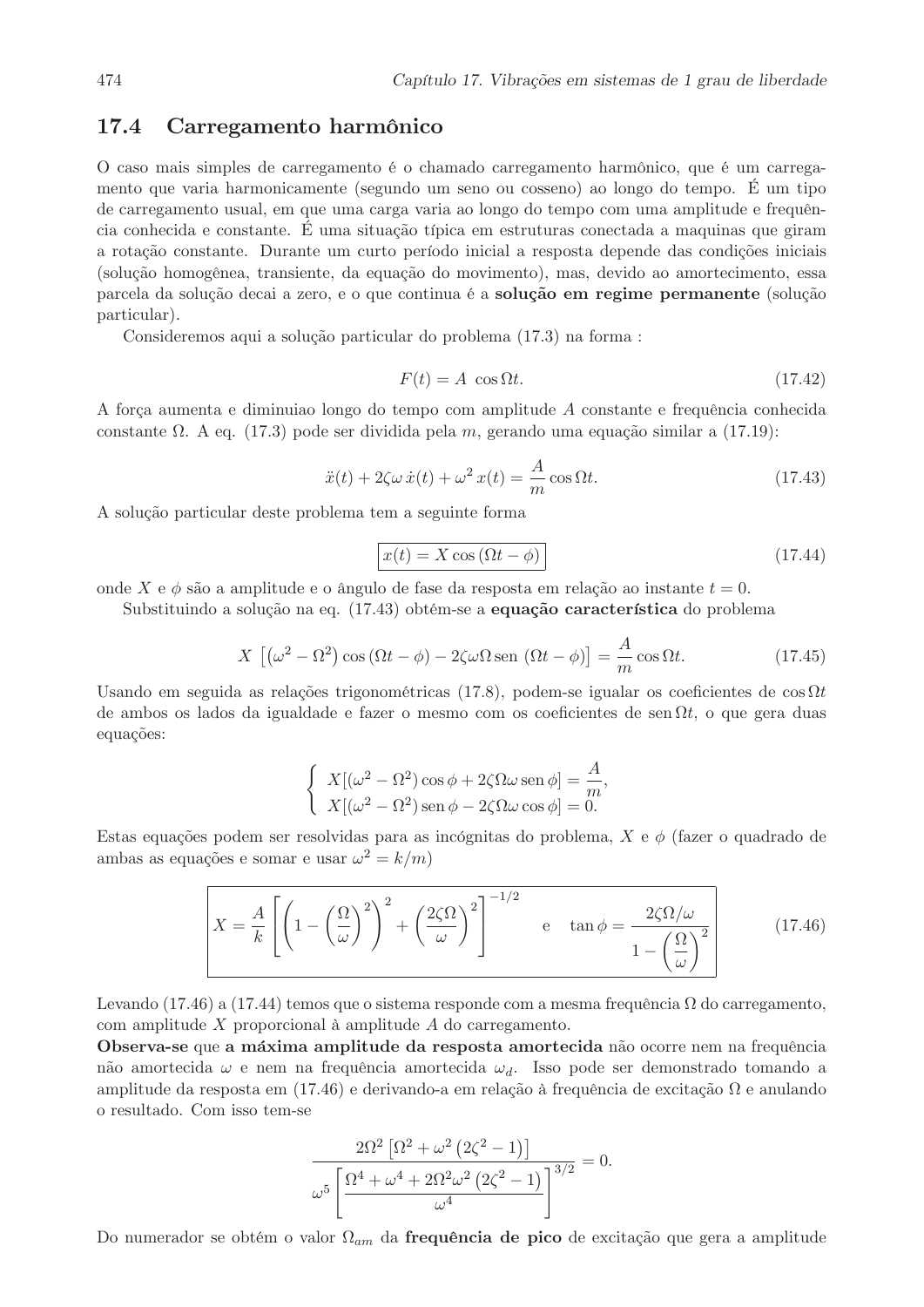

Figura 17.10:  $X/A$  versus  $\Omega/\omega$  para varios valores de amortecimento  $\zeta$ , conforme eq. (17.48).

máxima na resposta:

$$
\Omega_{am} = \omega \sqrt{1 - 2\zeta^2} \tag{17.47}
$$

Essa frequência é diferente da frequência natural amortecida  $\omega_d = \omega \sqrt{1 - \zeta^2}$ .  $\Omega_{am}$  encontra-se no intervalo  $\Omega_{am} < \omega_d < \omega$  para  $\zeta < 1$ . Para pequenos amortecimentos são bastante próximas. Por exemplo,  $\zeta = 0.01$ , essas frequências são  $\omega_d = 0.99995 \ \omega$  e  $\Omega_{am} = 0.99990 \ \omega$ . Já para  $\zeta = 0.10$ . tem-se  $\omega_d = 0,9950 \omega$  e  $\Omega_{am} = 0,98995 \omega$ .

De (17.46) obtém-se uma relação importante, entre a amplitude da resposta em relação à amplitude da solicitação

$$
R \equiv \frac{X}{A/k} = \left[ \left( 1 - \left( \frac{\Omega}{\omega} \right)^2 \right)^2 + \left( \frac{2\zeta\Omega}{\omega} \right)^2 \right]^{-1/2} \tag{17.48}
$$

Essa relação é conhecida como **fator dinâmico de magnificação**. Nota-se que  $A/k$  é deslocamento obtido elasticamente numa situação estática, o fator R quantifica o efeito da inércia e do amortecimento na amplitude do movimento.

O comportamento dessa relação é visualizado na Figura 17.10. Para a situação estática,  $X/A$ 1. No caso de ausência de amortecimento, a amplitude da resposta tende ao infinito se a frequência de excitação coincide com a frequência natural  $\omega$ . A resposta máxima ocorre na frequência de pico  $\Omega_{am} = \omega \sqrt{1 - 2\zeta^2}$  para  $\zeta \leq 1$ . Nessa faixa de amortecimento, o máximo de R decresce com o aumento do amortecimento, e esse máximo ocorre em frequências cada vez menores até que, para  $\zeta > 1$ , o máximo passa a ocorrer sempre na frequência  $\Omega/\omega = 0$ . De (17.48) verifica-se que a amplitude de resposta tende a zero conforme a frequência de excitação cresce, qualquer que seja o amortecimento. Fisicamente, pode-se entender que não há tempo suficiente para a massa se mover antes que a força reverta o sentido.

Figura 17.11 mostra a variação do ângulo de fase  $\phi$  versus  $\Omega/\omega$  para diversos valores de amortecimento  $\zeta$ , conforme a eq. (17.46)<sub>2</sub>. Observa-se que para  $\zeta = 0$ , o ângulo de fase da resposta é zero, isto é, a resposta transiente é em fase com a excitação. Conforme o amortecimento cresce, a evolução de  $\phi$  depende de que a frequência de excitação esteja abaixo ou acima da frequência natural. Caso  $\Omega/\omega < 0$ , um crescimento de  $\zeta$  leva ao crescimento do ângulo de fase em direção a  $+\pi/2$ . Ao contrário, se  $\Omega/\omega > 0$ , um crescimento de  $\zeta$  leva ao decrescimento de  $\phi$  em direção a  $-\pi/2$ .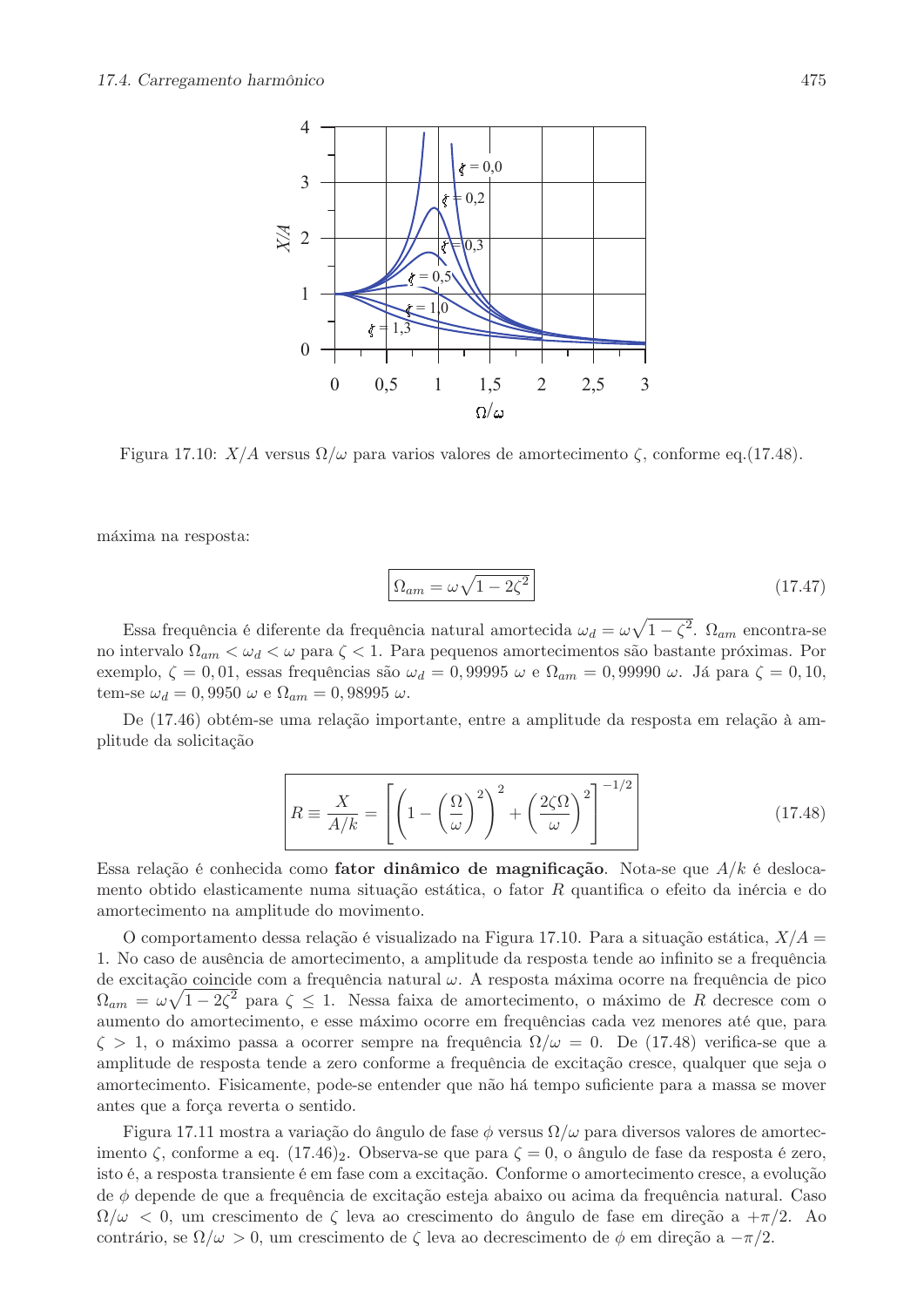## Caso de sistema não-amortecido

A solução geral do sistema sob carregamento  $F(t) = A \cos \Omega t$ , não-amortecido, é obtida simplificando (17.49) e (17.52) para  $\zeta = 0$ :

$$
x(t) = \underbrace{C_1 \cos \omega t + C_2 \operatorname{sen} \omega t}_{\text{sol. homogénea}} + \underbrace{\frac{A \cos \Omega t}{k(1 - \beta^2)}}_{\text{sol. particular}}
$$

Aplicando as condições iniciais  $x(0) = u_o e \dot{x}(0) = v_o$ , obtém-se  $C_2 = v_o/\omega e C_1 = u_o - A/(1-\beta^2)k$ , e a solução fica

$$
x(t) = \left[ u_o - \frac{A}{k(1 - \beta^2)} \right] \cos \omega t + \frac{v_o}{\omega} \sin \omega t + \frac{A \cos \Omega t}{k(1 - \beta^2)} \tag{17.53}
$$

#### 17.4.2 Carregamento harmônico com ângulo de fase

Uma outra forma de colocar a solução consiste em considerar a equação de movimento  $(17.3)$  m  $\ddot{x}(t)$  +  $c\dot{x}(t) + kx(t) = F(t)$  e considerar a excitação e a solução em **forma complexa**. Representemos o carregamento por

$$
F(t) = B e^{i\Omega t}.\tag{17.54}
$$

onde  $B$  pode ser real ou complexo. Se consideramos  $B$  complexo, ele pode ser representado por

$$
B = be^{i\psi}.\tag{17.55}
$$

Considerando a forma polar do número complexo, tem-se  $B = b [\cos \psi + i \sin \psi]$ . Note que no instante  $t = 0$ , o carregamento físico é igual à parte real  $b \cos \psi$  ou à parte imaginária  $b \text{ sen } \psi$ .  $\psi$ é o ângulo de fase do carregamento. Note que a solução da seção 17.4.1 foi desenvolvida para ângulo de fase nulo no carregamento.



Figura 17.12: Partes real e imaginária de  $F(t)$  em (17.56), com  $b = 2$  N,  $\omega = 5$  rad/s,  $\psi = \pi/4$ .

Em seguida, exprimindo B na forma  $B = be^{i\psi}$ , tem-se as formas alternativas

$$
F(t) = be^{i(\Omega t + \psi)}, \text{ ou}
$$
  
=  $b [\cos (\Omega t + \psi) + i \sin (\Omega t + \psi)], \text{ ou}$   
=  $B \cos \Omega t + iB \sin \Omega t.$  (17.56)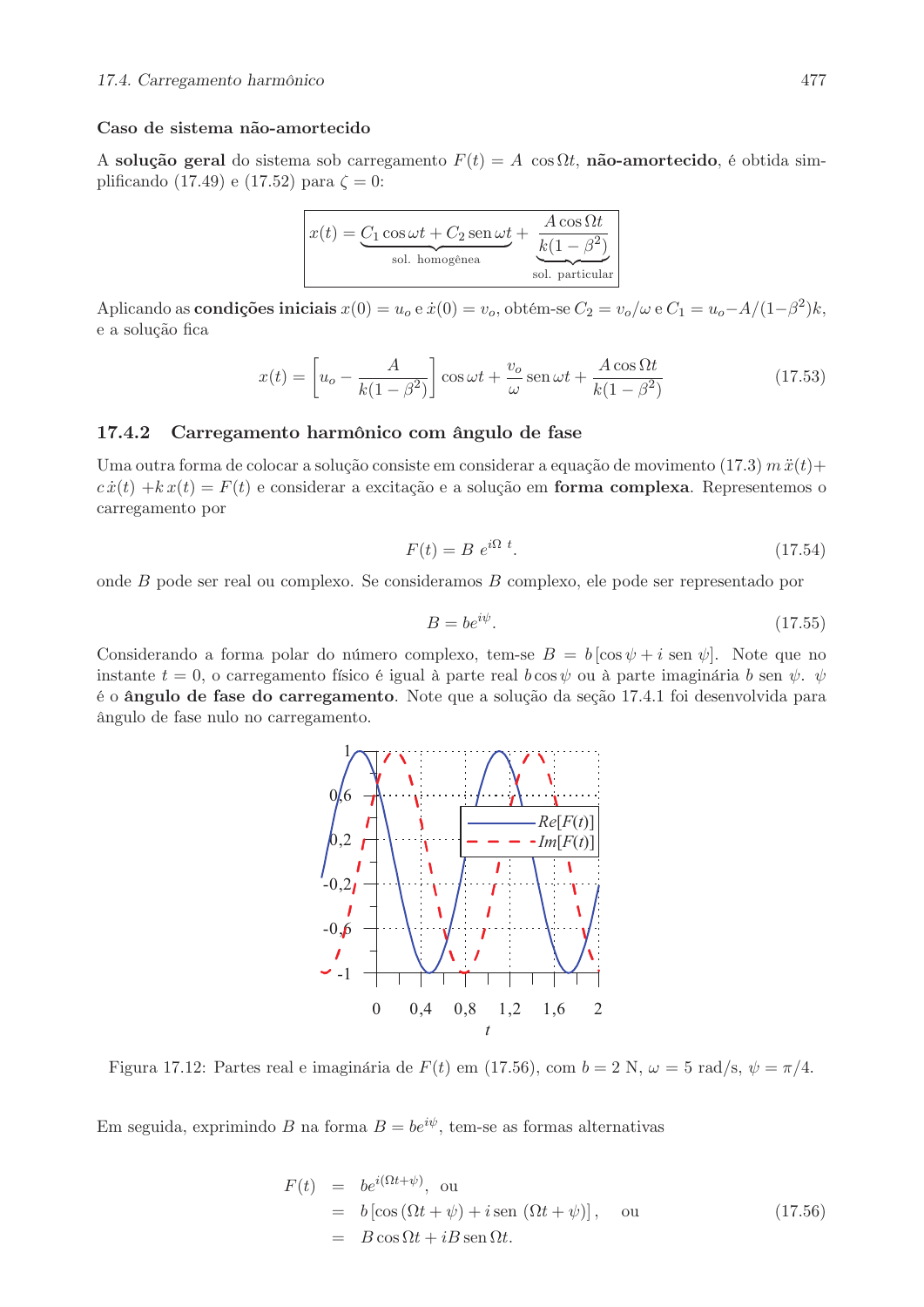#### 17.5 Resposta a carregamentos não periódicos

Estamos interessados em obter a resposta do sistema a um carregamento arbitrário como aquele ilustrado na Figura 17.13. Vários métodos existem para estimar a solução deste problema, como métodos baseados na transformada de Fourier, mas nos concentraremos aqui no método baseado na integral de convolução, também chamada em dinâmica, integral de Duhamel.



Figura 17.13: Carregamento temporal arbitrário.

Primeiramente introduzimos o conceito de função Delta de Dirac. Observe a função ilustrada na Figura 17.14. É uma função  $g_a(t)$  definida em  $\forall t \in R$ , tal que



Figura 17.14: Função com integral unitária.

É visível que

$$
I = \int_{-\infty}^{\infty} g_a(y) \, dy = 1, \qquad \forall \epsilon \in \mathcal{R}.
$$
 (17.67)

Uma vez que a integral será sempre unitária para qualquer valor de  $\epsilon$  pode-se definir uma pseudofunção denominada "função" Delta de Dirac  $\delta(t-a)$  como

$$
\delta(t - a) = \lim_{\epsilon \to 0} g_a(t). \tag{17.68}
$$

Esta função então tem valor

$$
\delta(t - a) = 0 \qquad \forall t \neq a \tag{17.69}
$$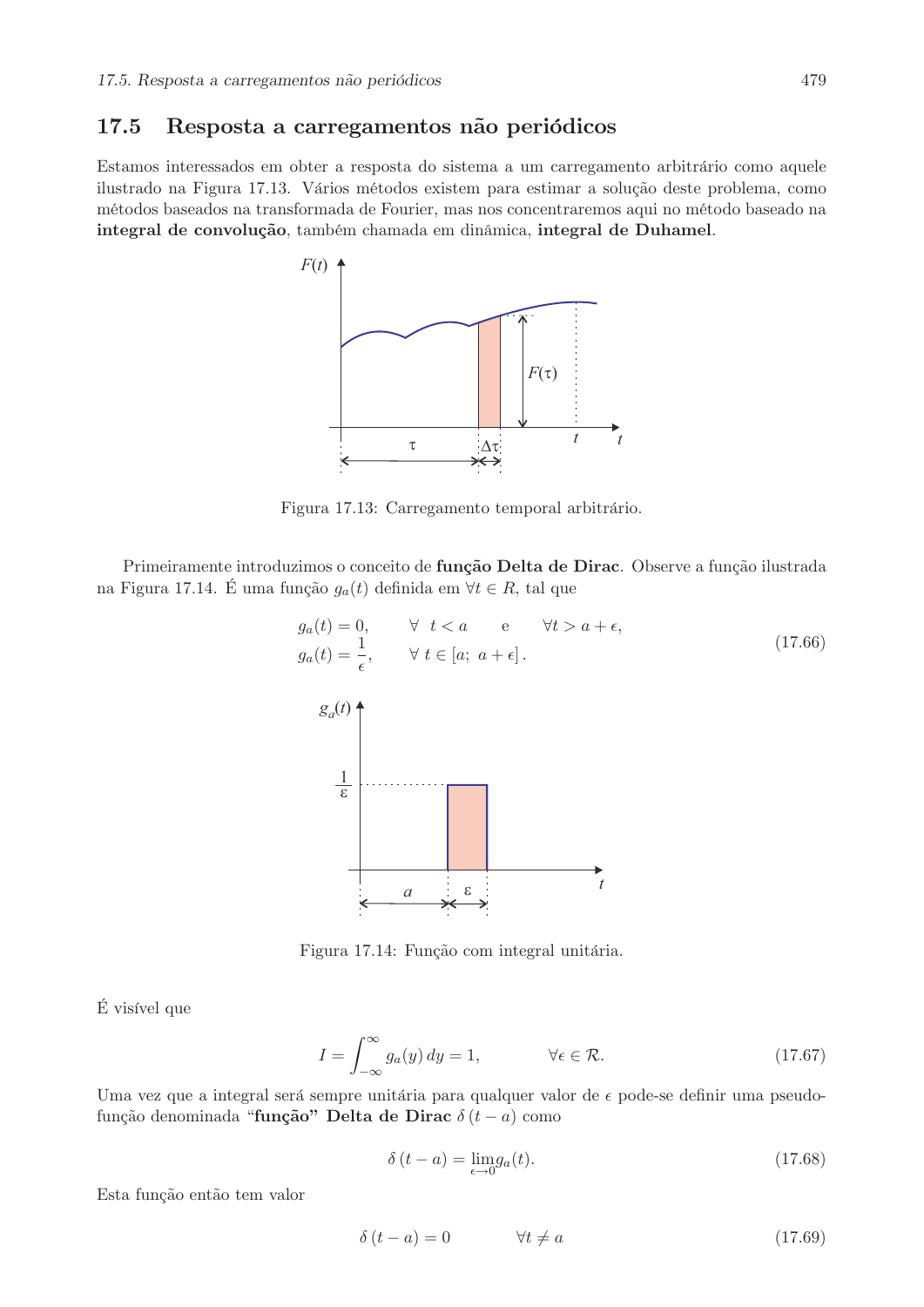impulso  $\widehat{F}$  tem unidade [Ns].

#### 17.5.1 Resposta impulsiva

A resposta impulsiva  $h(t)$  é definida como a resposta do sistema a uma força impulsiva unitária aplicada no instante inicial  $t = 0$ , isto é,  $F(t) = \hat{F}\delta(t)$ , com  $\hat{F} = 1$  Ns, sob condições iniciais nulas, isto é, a resposta à força impulsiva  $F(t) = \hat{F}\delta(t)$ , é a solução do PVI (eq. (17.3)):

$$
m\ddot{x}(t) + c\dot{x}(t) + kx(t) = \ddot{F}\delta(t), \qquad t > 0,
$$
  
\n
$$
x(0) = 0,
$$
  
\n
$$
\dot{x}(0) = 0.
$$
\n(17.74)

Integra-se cada termo de (17.74)<sub>1</sub> no intervalo  $t \in [0; \epsilon]$  e faz-se o limite  $\epsilon \to 0$ :

$$
\lim_{\epsilon \to 0} \int_{0_{\epsilon}}^{\epsilon} \widehat{F} \delta(t) dt = \widehat{F},
$$
\n
$$
\lim_{\epsilon \to 0} \int_{0_{\epsilon}}^{\epsilon} m \ddot{x} dt = \lim_{\epsilon \to 0} (m \dot{x})|_{0}^{\epsilon} = \lim_{\epsilon \to 0} m (\dot{x} (\epsilon) - \dot{x} (0)) = m \dot{x} (0^{+}),
$$
\n
$$
\lim_{\epsilon \to 0} \int_{0_{\epsilon}}^{\epsilon} m \dot{x} dt = \lim_{\epsilon \to 0} (m \dot{x})|_{0}^{\epsilon} = \lim_{\epsilon \to 0} m (x (\epsilon) - x (0)) = 0,
$$
\n
$$
\lim_{\epsilon \to 0} \int_{0}^{\epsilon} m \dot{x} dt = 0.
$$
\n(17.75)

Aqui,  $\dot{x}(0^+)$  é a velocidade logo após o instante inicial. Note que em  $t=0$  a velocidade é nula, mas é possível aplicar uma variação de velocidade em um intervalo  $\Delta t$  bastante curto. Por outro lado, não é possível aplicar uma variação de posição num intervalo de tempo infinitesimalmente curto (implicaria aceleração desenvolvida e a força necessária infinitas). Assim, não apenas  $x(0) = 0$ , mas também  $x(0^+) = 0$ .

O resultado da integração de  $(17.74)_1$  é

$$
\dot{x}\left(0^{+}\right) = \frac{\widehat{F}}{m}.\tag{17.76}
$$

Isto mostra que a aplicação de uma força impulsiva $\widehat{F}$  produz uma mudança instantânea de velocidade. Também se pode visualizar esse resultado como  $\hat{F} = m\dot{x}(0^+)$ . Considerando que a velocidade inicial é zero, isso significa a mudança na quantidade de movimento na massa no instante inicial. Isto é interessante porque estamos interessados em obter a resposta do sistema a  $\tilde{F}$ . Mas, devido a (17.76), podemos usar a solução que já dispomos para a resposta do sistema a uma velocidade inicial. Usamos então a eq. (17.40) com  $v_o = \hat{F}/m$  e  $u_o = 0$ :

$$
x(t) = \frac{\hat{F}}{m\omega_d} e^{-\zeta\omega t} \text{ sen } \omega_d t, \quad \text{onde} \quad \omega_d = \omega \left(1 - \zeta^2\right)^{1/2}, \text{ para } t > 0. \quad (17.77)
$$

Fazendo  $\widehat{F} = 1$  temos a chamada resposta impulsiva

$$
\begin{vmatrix}\nh(t) = \frac{1}{m\omega_d} e^{-\zeta\omega t} \operatorname{sen}\omega_d t, & t > 0, \\
h(t) = 0, & t \le 0.\n\end{vmatrix}
$$
\n(17.78)

Observando a Figura 17.13 vemos que conseguimos a solução no instante  $t$  devido a um impulso  $F(0)\triangle \tau$  aplicado no instante inicial  $\tau = 0$ . Esta solução é

$$
x(t) = F(0) \triangle \tau \ h(t). \tag{17.79}
$$

Esta é a resposta no instante t devido a uma faixa de carregamento como aquela hachurada na Figura 17.13, localizada na origem. É uma resposta oscilatória que decai no tempo, na forma ilustrada na Figura 17.7.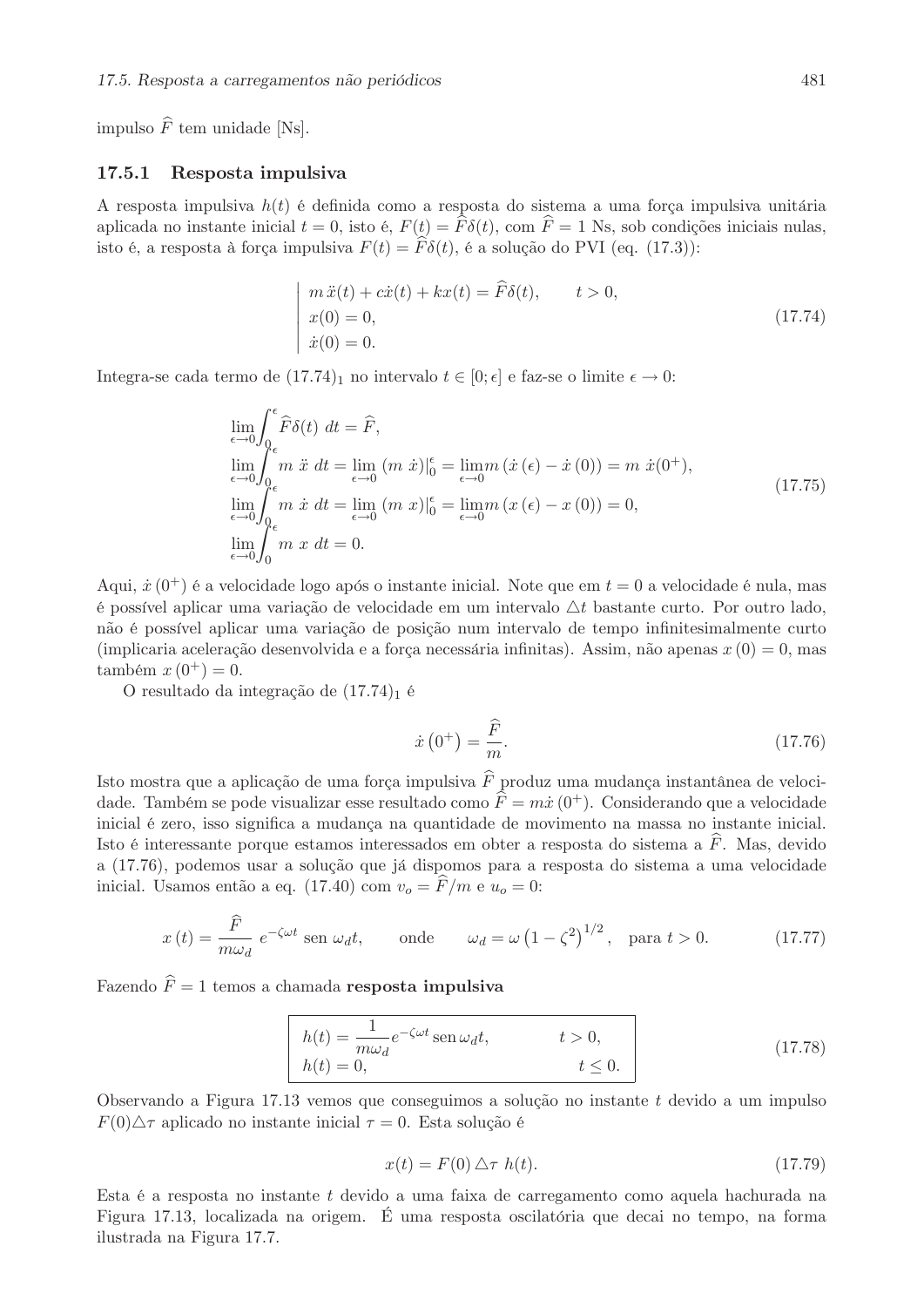#### 17.5.2 Carregamento arbitrário

Imagine agora o histórico de carga representado pela curva  $F(t)$  na Figura 17.13, substituído por uma sequência de retângulos como aquele hachurado, cada um iniciando num instante  $\tau$ , com duração  $\triangle \tau$ , e altura  $F(\tau)$ .

**Pergunta**: qual a resposta no instante t devido a um impulso aplicado num instante anterior  $\tau$ ? Observando a eq. (17.79) notamos que a solução num dado instante t depende apenas do tempo decorrido entre o instante do impulso e o instante t. Isto porque, obviamente, o corpo não sofre nenhum efeito do impulso antes dele ter sido aplicado, isto é em  $t > \tau$ . Mais ainda, a resposta do sistema no instante t depende apenas do lapso de tempo desde a aplicação do impulso, isto é, do comprimento da extensão de tempo  $(t - \tau)$ . Então, se o impulso foi aplicado no instante  $\tau$ , a solução em t pode ser obtida simplesmente usando a solução (17.79), substituindo t por  $(t-\tau)$ , isto  $\acute{\text{e}}$ 

$$
\Delta x(t) = F(\tau) \Delta \tau h(t - \tau) = \frac{F(\tau)}{m\omega_d} e^{-\zeta \omega(t - \tau)} \text{sen } \omega_d(t - \tau) \Delta \tau.
$$
 (17.80)

Mas, observe que no instante t, o valor do deslocamento não é apenas devido a este intervalo de carregamento aplicado entre  $\tau \in \tau + \Delta \tau$ . Existe também as outras parcelas devidas aos impulsos de duração  $\Delta \tau$  aplicados desde o instante 0 até t que compõem a curva  $F(t)$ . Então a resposta total  $em t$ é

$$
x(t) = \sum F(\tau) h(t - \tau) \Delta \tau.
$$
 (17.81)

Fazendo  $\Delta \tau \rightarrow 0$  o somatório tende à integral e se tem

$$
x(t) = \int_{\tau=0}^{t} F(\tau) h(t-\tau) d\tau.
$$
 (17.82)

Esta integral aparece em diversas áreas das ciências físicas e é logicamente objeto de estudo matemático em busca de suas propriedades. É a chamada integral de convolução. Uma das propriedades mais úteis desta integral, que apresentamos sem demonstração, [60] é que (ver Exercício 17)

$$
\int_{\tau=0}^{t} F(\tau) h(t-\tau) d\tau = \int_{\tau=0}^{t} F(t-\tau) h(\tau) d\tau
$$
\n(17.83)

Substituindo a definição de  $h(t)$  em (17.78) temos a solução do sistema a um carregamento arbitrário:

$$
x(t) = \frac{1}{m\omega_d} \int_0^t F(\tau) e^{-\zeta \omega(t-\tau)} \operatorname{sen} \omega_d(t-\tau) d\tau
$$
 (17.84)

e a velocidade e a aceleração são dadas por

$$
\dot{x}(t) = \frac{1}{m} \int_0^t F(\tau) e^{-\zeta \omega(t-\tau)} \cos \omega_d(t-\tau) d\tau - \zeta \omega x(t),
$$
\n
$$
\ddot{x}(t) = \frac{F(t)}{m} - 2\zeta \omega \dot{x}(t) - (\zeta \omega)^2 x(t)
$$
\n(17.85)

No estudo de vibrações a integral é chamada integral de Duhamel. Esta solução é a solução particular (solução de regime permanente). Lembremos que esta é apenas parte da solução geral, válida apenas no caso em que  $x(0) = \dot{x}(0) = 0$ .

A solução do problema geral (com condições iniciais não nulas),

$$
\begin{cases}\n m\ddot{x} + c\dot{x} + kx = F(t), & t > 0, \\
 x(0) = u_o, \\
 \dot{x}(0) = v_o,\n\end{cases}
$$
\n(17.86)

é obtida sobrepondo a solução de regime permanente (17.84) com a solução de transiente (17.40)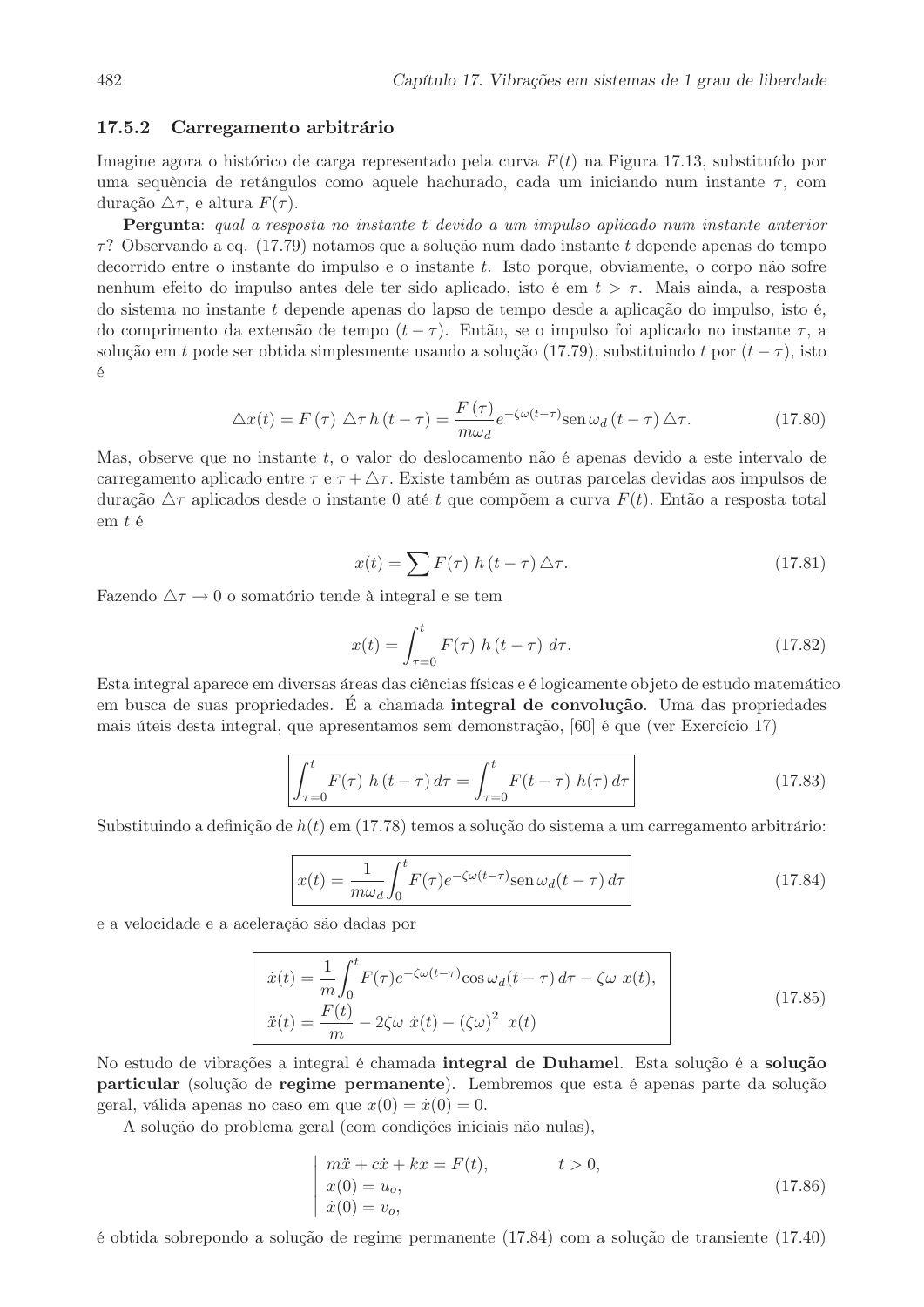

Figura 17.17: Resposta do sistema do Exemplo 1, sob o carregamento exponencial da eq. (17.88). (Usados os valores:  $m = 1$  kg,  $\xi = 0, 2, \omega = 5 \text{ s}^{-1}, \omega_d = 4, 9 \text{ s}^{-1}$ .)

#### 17.5.4 Propriedades e cálculo numérico da integral de Duhamel

Observe a definição da integral de Duhamel em (17.87). Em alguns casos de carregamento, ela pode ser integrada analiticamente. Para isso, duas propriedades são úteis:

- 1. Sua linearidade, que permite a soma de soluções previamente obtidas com carregamentos mais simples, e
- 2. Translação de uma soluçãono tempo.

Consideremos o caso em que o carregamento seja dado como uma combinação de dois outros carregamentos, na forma

$$
F(\tau) = a F_1(\tau) + b F_2(\tau), \tag{17.90}
$$

como por exemplo as funções ilustradas nas Figuras 17.18a e b, onde  $F_1(t) = \text{sen} \omega t$  e  $F_2(t) = 0$ para  $t < t_1$  e  $F_1(t) = \text{sen } \omega t$  e  $F_2(t) = \text{sen } \omega(t - t_1)$  para  $t \ge t_1$ . Podemos definir uma função  $F(t)$ como  $F(t) = F_1(t) - F_2(t)$  como ilustrado na Figura 17.18c. Da integral de convolução temos para a eq.  $(17.90)$ :

$$
\int_{\tau=0}^{t} F(\tau) e^{-\zeta \omega (t-\tau)} \operatorname{sen} \omega_d (t-\tau) d\tau = a \int_{\tau=0}^{t} F_1(\tau) e^{-\zeta \omega (t-\tau)} \operatorname{sen} \omega_d (t-\tau) d\tau + b \int_{\tau=0}^{t} F_2(\tau) e^{-\zeta \omega (t-\tau)} \operatorname{sen} \omega_d (t-\tau) d\tau.
$$
 (17.91)

Suponha que se tenha conseguido obter a solução para um carregamento  $F_1(t)$  como mostrado na Figura 17.18a. Se transladarmos  $F_1(t)$  em  $t_1$  e definirmos assim a função  $F_2(t)$ ,  $(F_2(t) = F_1(t-t)$ , para  $t \geq t_1$  e  $F_2(t) = 0$  para  $t < t_1$ , a solução  $x_2(t)$  é a solução  $x_1(t)$  transladada, isto é,  $x_2(t)$  $x_1(t-t_1)$  para  $t \ge t_1$  e  $x_2(t) = 0$  para  $t < t_1$ . A solução devida a  $F = a F_1 + b F_2$  é a combinação das duas soluções:

$$
x(t) = a x_1(t) + b x_2(t).
$$
\n(17.92)

Esta possibilidade de combinação é devida à linearidade da equação do movimento usada. Estas operações também necessitam que as condições iniciais  $u<sub>o</sub>$  e  $v<sub>o</sub>$  sejam combinadas da mesma forma através das mesmas constantes  $a e b$ .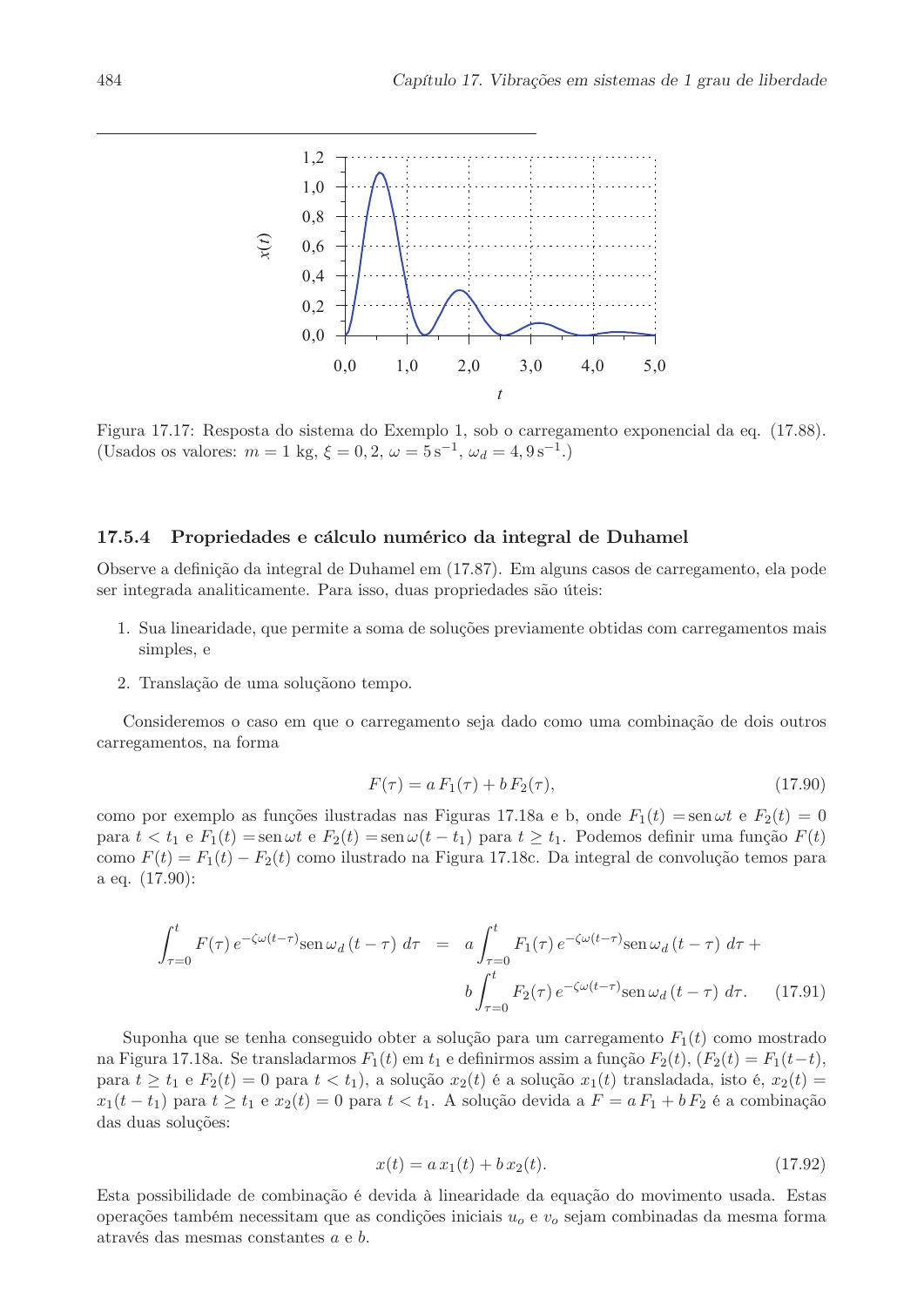

Figura 17.18: Solicitações e respostas com translação e sobreposição.

### Integração numérica da integral de Duhamel

Em geral, a integral de Duhamel é realizada numericamente. Uma vez que ela é uma integral de convolução, sua integração numérica pode se tornar cara se não forem tomados cuidados especiais na escolha do algoritmo. Isso ocorre porque, para obter a aproximação do resultado no instante  $t$ , é necessário fazer a integração numérica desde o instante inicial. Porém, se forem usadosos procedimentos mais simples, para obter a aproximação em  $t + \Delta t$ , é necessário integrar novamente desde o instante inicial. O problema do custo computacional não é grave quando se trata de problemas de um grau de liberdade como aqueles vistos nessa seção. Entretanto, deve-se notar que a principal função da presente teoria de um grau de liberdade é ser base para as teorias de múltiplos graus de liberdade, que serão vistas nos próximos capítulos. Naqueles casos, a integral de Duhamel deve ser repetida para cada grau de liberdade modal do modelo.

Um procedimento consiste em simplesmente não usar (19.105) para avaliar  $\eta_i(t)$ . Em vez disso,  $\eta_i(t)$  é obtido por um método de integração direta a partir da equação diferencial desacoplada (19.115). Isso é feito usando qualquer dos métodos de integração direta mostrados no Capítulo 21 (método de diferença central, de Newmark, etc), usando a solução no instante  $t_{k-1}$  como condição inicial para estimar a solução  $\eta_i(t_k)$ . Deve-se notar que esse procedimento trará consigo todas as características típicas desses tipos de integração: possibilidade de perda cumulativa de precisão. instabilidade, etc.

Entretanto, um outro procedimento mais eficientes é aquele visto a seguir, baseado no uso da relação trigonométrica (17.8)<sub>2</sub>, sen  $\omega_d(t-\tau) = \text{sen}\,\omega_d t \cos \omega_d \tau - \cos \omega_d t \sin \omega_d \tau$ , para separar o integrando:

$$
\frac{1}{m\omega_d} \int_{\tau=0}^t F(\tau) e^{-\zeta \omega (t-\tau)} \text{sen } \omega_d (t-\tau) d\tau = \frac{1}{m\omega_d} \text{sen } \omega_d t \ e^{-\zeta \omega t} \underbrace{\int_{\tau=0}^t F(\tau) e^{\zeta \omega \tau} \cos \omega_d \tau d\tau}_{A(t)} - \frac{1}{m\omega_d} \cos \omega_d t \ e^{-\zeta \omega t} \underbrace{\int_{\tau=0}^t F(\tau) e^{\zeta \omega \tau} \sin \omega_d \tau (d\tau)}_{B(t)}
$$